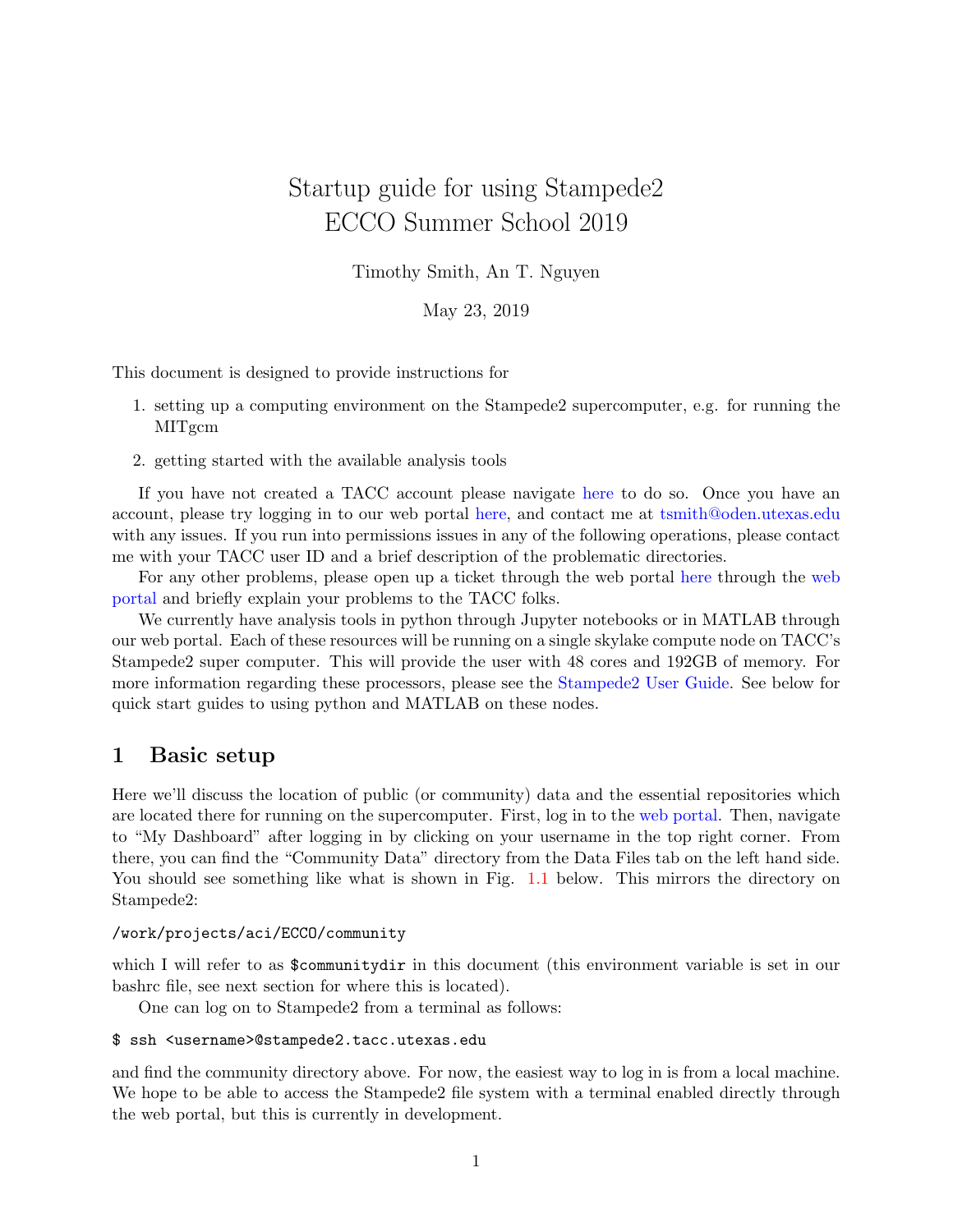<span id="page-1-0"></span>

|                                                  |                     | <b>Data Transfer Guide</b> | <b>Contact</b> |             |             |                |                       |                         |                          |              |                            | $\Theta$ tsmith $\sim$ |
|--------------------------------------------------|---------------------|----------------------------|----------------|-------------|-------------|----------------|-----------------------|-------------------------|--------------------------|--------------|----------------------------|------------------------|
| $\bigcirc$                                       |                     |                            | Search         | $\mathsf Q$ | P<br>Rename | $\div$<br>Move | $\mathcal{P}$<br>Copy | $\mathbf{r}$<br>Preview | $\mathbb{R}$<br>Compress | ₫<br>Extract | $\mathfrak{S}$<br>Download | 面<br>Move to Trash     |
| Dashboard<br>$\blacktriangleright$<br>Data Files | <b>O</b> Add        | <b>COMMUNITY DATA</b>      |                |             |             |                |                       |                         |                          |              |                            |                        |
| 8<br><b>Applications</b>                         | & My Data           | Name                       |                | Size        |             |                | <b>Last Modified</b>  |                         |                          |              | Permissions                |                        |
| $\overline{\mathbf{C}}$                          | My Projects         | <b>B</b> ASTE              |                | 4.0 kB      |             |                | 5/7/19 9:47 AM        |                         |                          |              | $\mathsf{All}$             |                        |
| <b>Notifications</b>                             | ▲ Google Drive      | atnguyen_example           |                | 4.0 kB      |             |                | 5/8/19 11:52 AM       |                         |                          |              | All                        |                        |
|                                                  | 警 Community<br>Data | <b>la</b> computing        |                | 4.0 kB      |             |                | 5/7/19 6:38 PM        |                         | All                      |              |                            |                        |
| Search                                           |                     | dir_permissions.txt        |                | 385.0 bytes |             |                | 5/9/19 9:16 AM        |                         |                          |              | Read/Write                 |                        |
|                                                  |                     | ECCO                       |                | 4.0 kB      |             |                | 5/9/19 9:24 AM        |                         |                          |              | All                        |                        |
|                                                  |                     | <b>la</b> grids            |                | 4.0 kB      |             |                | 5/7/19 6:44 PM        |                         |                          |              | All                        |                        |
|                                                  |                     | <b>B</b> GRISO-X           |                | 4.0 kB      |             |                | 5/7/19 11:15 AM       |                         |                          |              | $\mathsf{All}$             |                        |
|                                                  |                     | Input.ecco_v4r3            |                | 4.0 kB      |             |                | 5/8/19 11:48 AM       |                         |                          |              | $\mathsf{All}$             |                        |
|                                                  |                     | <b>la</b> matlab           |                | 4.0 kB      |             |                | 5/9/19 2:30 PM        |                         |                          |              | All                        |                        |
|                                                  |                     | permissions_example        |                | 4.0 kB      |             |                | 5/9/19 9:08 AM        |                         |                          |              | $\mathsf{All}$             |                        |
|                                                  |                     | <b>n</b> portal_owned      |                | 4.0 kB      |             |                | 5/9/19 8:56 AM        |                         |                          |              | $\mathsf{All}$             |                        |
|                                                  |                     | <b>la</b> python           |                | 4.0 kB      |             |                | 5/9/19 12:41 PM       |                         |                          |              | All                        |                        |
|                                                  |                     | <b>SWOT</b>                |                | 4.0 kB      |             |                | 5/7/19 11:15 AM       |                         |                          |              | All                        |                        |
|                                                  |                     | <b>la</b> test_pem         |                | 4.0 kB      |             |                | 5/9/19 12:42 PM       |                         |                          |              | $\mathsf{All}$             |                        |
|                                                  |                     |                            |                |             |             |                |                       |                         |                          |              |                            |                        |

Figure 1.1: Navigate to "Community Data"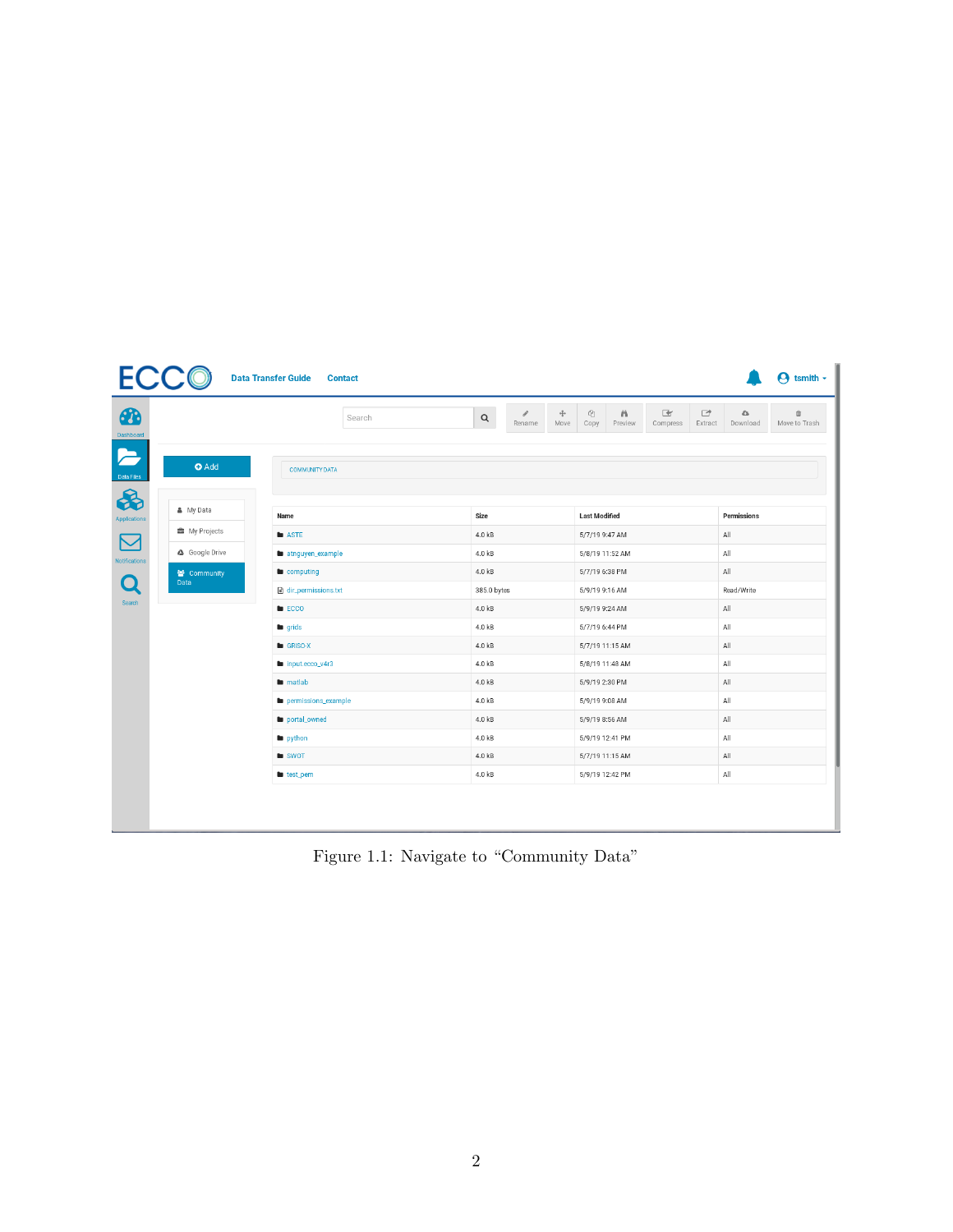Note also that your personal work directory, \$WORK/../ on Stampede2, is mirrored on the portal under the tab "My Data". Note that \$WORK takes you to a directory like: /work/####/username/stampede2 so you can choose to either use this directory or the one directly above it in the following instructions.

## 1.1 Environment: bash scripts, optfiles etc.

Within the community directory, you'll see the computing/ directory which is a clone [our group's](https://bitbucket.org/crios-ices/computing/src/master/) [git repo on BitBucket.](https://bitbucket.org/crios-ices/computing/src/master/) Here you will find:

• the bashrc script for stampede2 at

/work/projects/aci/ECCO/community/computing/env/bashrc\_stampede2

which has important environment variables for running python scripts and compiling the MITgcm. Be sure to source our bashrc file by adding this line to your own  $\tilde{\prime}$ . bashrc

source /work/projects/aci/ECCO/community/computing/env/bashrc\_stampede2

Alternatively, you can concatenate this file to your personal bashrc by typing the following command (If you choose this route, you only have to do it the one time):

```
cat /work/projects/aci/ECCO/community/computing/env/bashrc_stampede2 >> ~/.bashrc
```
Once you have done either of these, be sure to re-run your bashrc by typing the command:

\$ source ~/.bashrc

(or log out and back in)

# 2 Instruction for re-running ECCOv4r3

Please find the following necessary files for re-running ECCOv4 release 3:

• The main directory with all inputs etc.:

\$communitydir/ECCO/ECCOv4/Release3/input.ecco\_v4r3

• There are two sets of instructions for running ECCOv4r3. First, we have a set of instructions which are specific for running ECCOv4r3 on Stampede2, including specifics like which compile time option files to use for this machine. Find this [here on the summer school website,](https://www.eccosummerschool.org/resources) [here](https://www.overleaf.com/read/jchwpppnmnps) [on Overleaf,](https://www.overleaf.com/read/jchwpppnmnps) or or on stampede2 at:

\$communitydir/ECCO/ECCOv4/Release3/input.ecco\_v4r3/reproducing\_ECCOv4r3\_TACC.pdf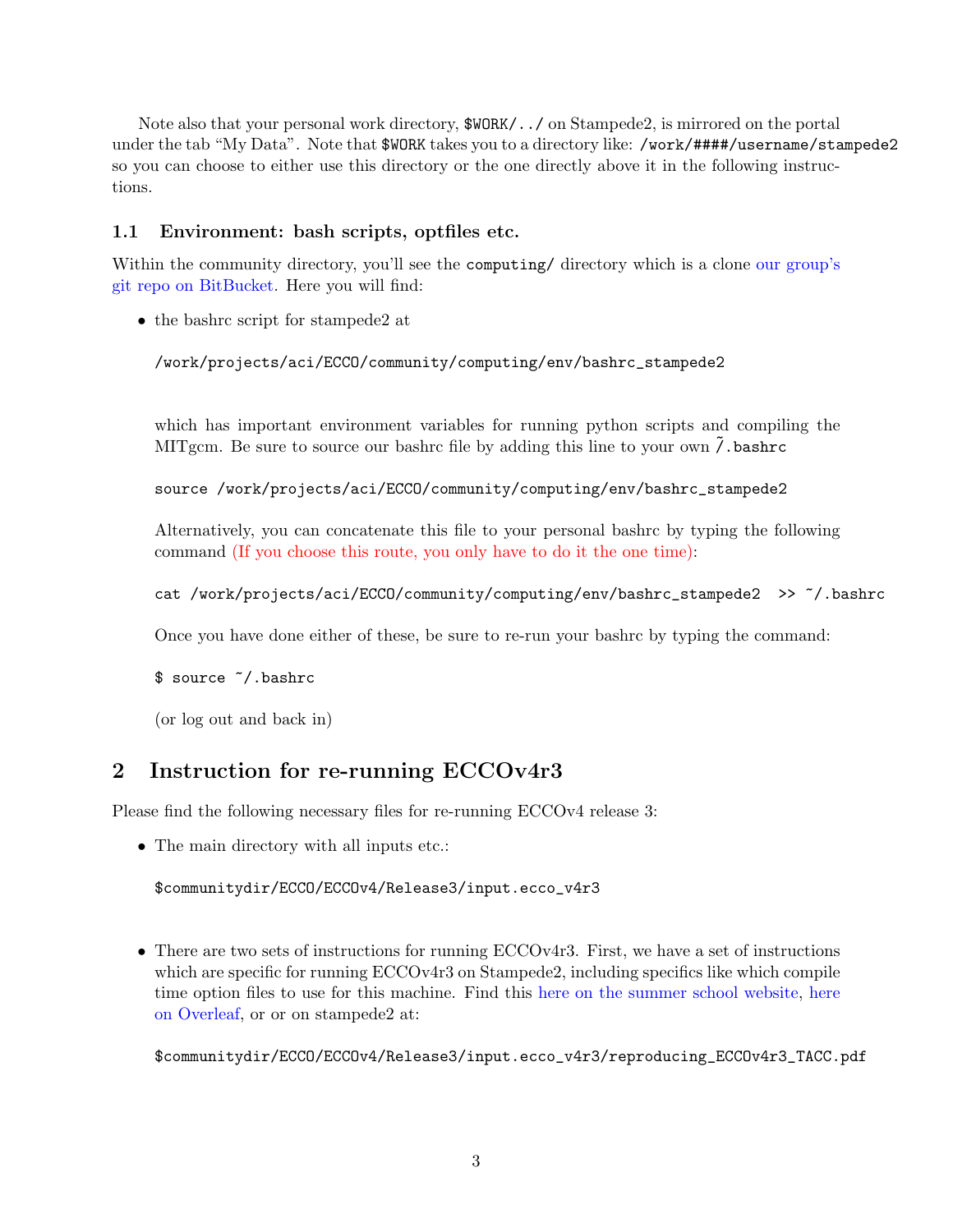Second, a general set of instructions for running ECCOv4r3 that applies to all machines, including getting the right checkout of the MITgcm, can be found [here on the summer school](https://www.eccosummerschool.org/resources) [website](https://www.eccosummerschool.org/resources) [or here on the JPL server \(link initiates download\).](ftp://ecco.jpl.nasa.gov/Version4/Release3/doc/ECCOv4r3_reproduction.pdf)

• All ECCO output can be found at

```
$communitydir/ECCO/ECCOv4
```
See within for release 1 and release 3 output.

#### 2.1 Copying files to \$communitydir

Instructions for copying files to Stampede2 can be found from our web portal, [here,](https://ecco.tacc.utexas.edu/data-transfer-guide/) which includes many methods for doing so. Users comfortable with the command line and prefer scp or rsync over GUIs should skip to the bottom of the page.

IMPORTANT: whenever you copy files to the directory, you must change permissions so that they are accessible. Because this directory is mirrored on the web portal, there are a few more commands then normal. Please perform the following commands e.g. for a new directory:

1. Change the group number as follows:

```
$ chgrp -R G-820213 new_dir/
```
2. Give portal account full access via ACL

```
$ setfacl -R -m u:wma_prtl:rwX new_dir/
```
3. Ensure read, write, execute permissions for users, read and execute for the group:

\$ chmod -R u=rwX,g=rX new\_dir/

These instructions can also be found at \$communitydir/dir\_permissions.txt

Ian Fenty has also created a bash script to automate this at  $\mathcal{S}$ communitydir/give permissions.sh, which, from within the new directory, updates all permissions of its contents. Thanks Ian!

## 3 Python

Jupyter notebooks with python 3 kernels can be accessed through the stampede2 terminal as follows:

1. Connect to Stampede2 through a terminal

```
$ ssh <username>@stampede2.tacc.utexas.edu
```
2. Be sure to source our bashrc file by adding this line to your own  $\tilde{\prime}$ . bashrc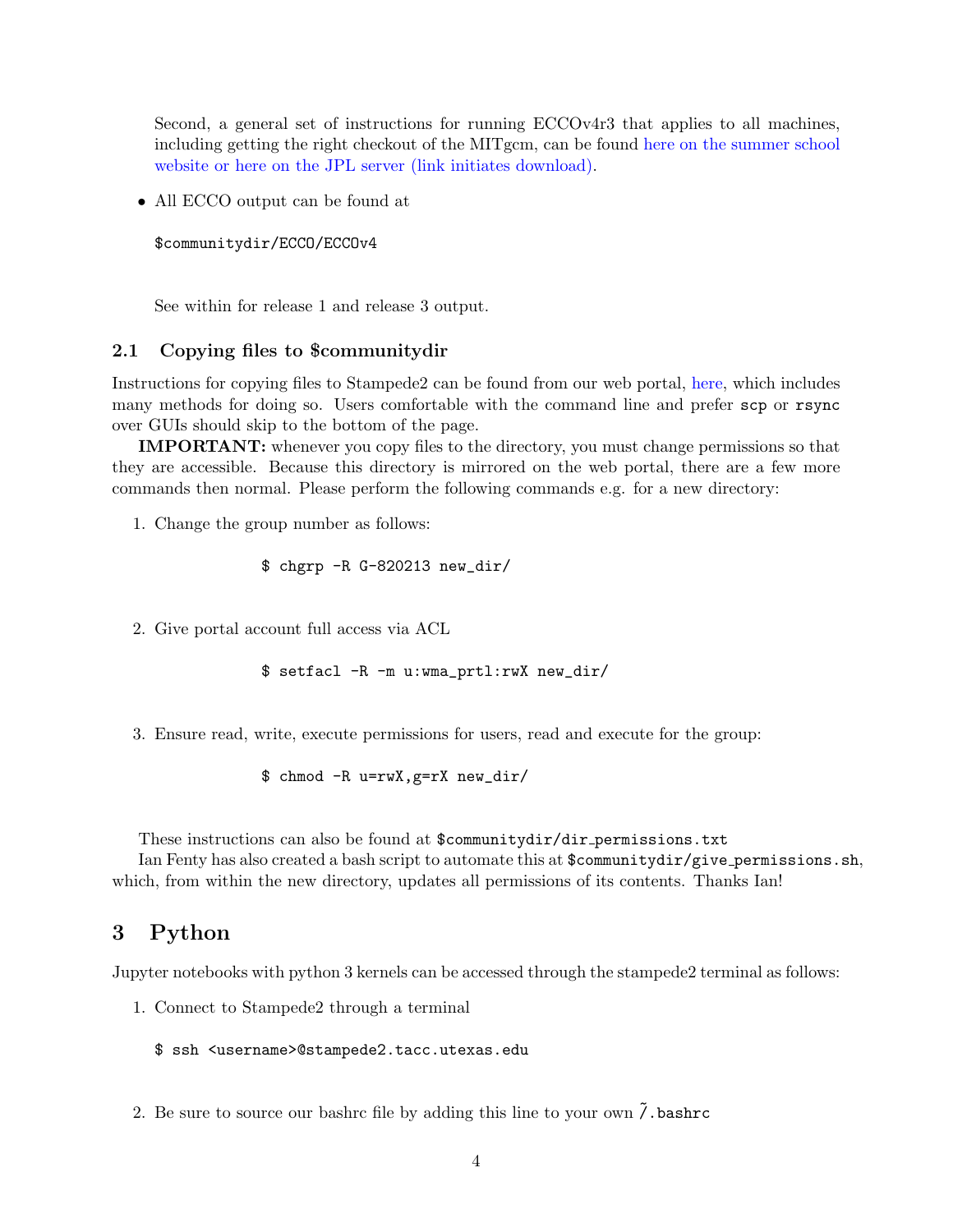source \$communitydir/computing/env/bashrc\_stampede2

Once you have done this, be sure to re-run your bashrc by typing the following command into your terminal

\$ source ~/.bashrc

or log out and back in.

3. Make a directory to launch the job from, we suggest this to be in your personal work directory. From here link the submission

```
$ cd $WORK/
$ cd ../ #this should now be /work/#####/username
$ mkdir python_launch
$ cd python_launch/
```
4. Grab the following files

```
$ cp $communitydir/python/submit.sh .
$ cp $communitydir/python/test_notebook.ipynb .
```
5. The script submit.sh has some parameters at the top which modify the job which will run your Jupyter notebook on Stampede2. These are shown here:

```
#SBATCH -p "skx-normal"
#SBATCH -J "myjob"
#SBATCH -o "out.txt"
### N is the number of node, need to be 1
#SBATCH -N 1
### n is the number of cpus per node, you can ask for 48cpus
#SBATCH -n 48
#SBATCH -t "06:00:00"
#SBATCH -A "Polar-Project"
#SBATCH --reservation=ECCO19School
```
The main argument you may want to change is the time limit which is set by -t HH:MM:SS. The default here is 6 hours.

6. Launch the submit script

\$ sbatch submit.sh

7. This generates a file out.txt in your directory, grab the port number and password for your notebook at the bottom of this file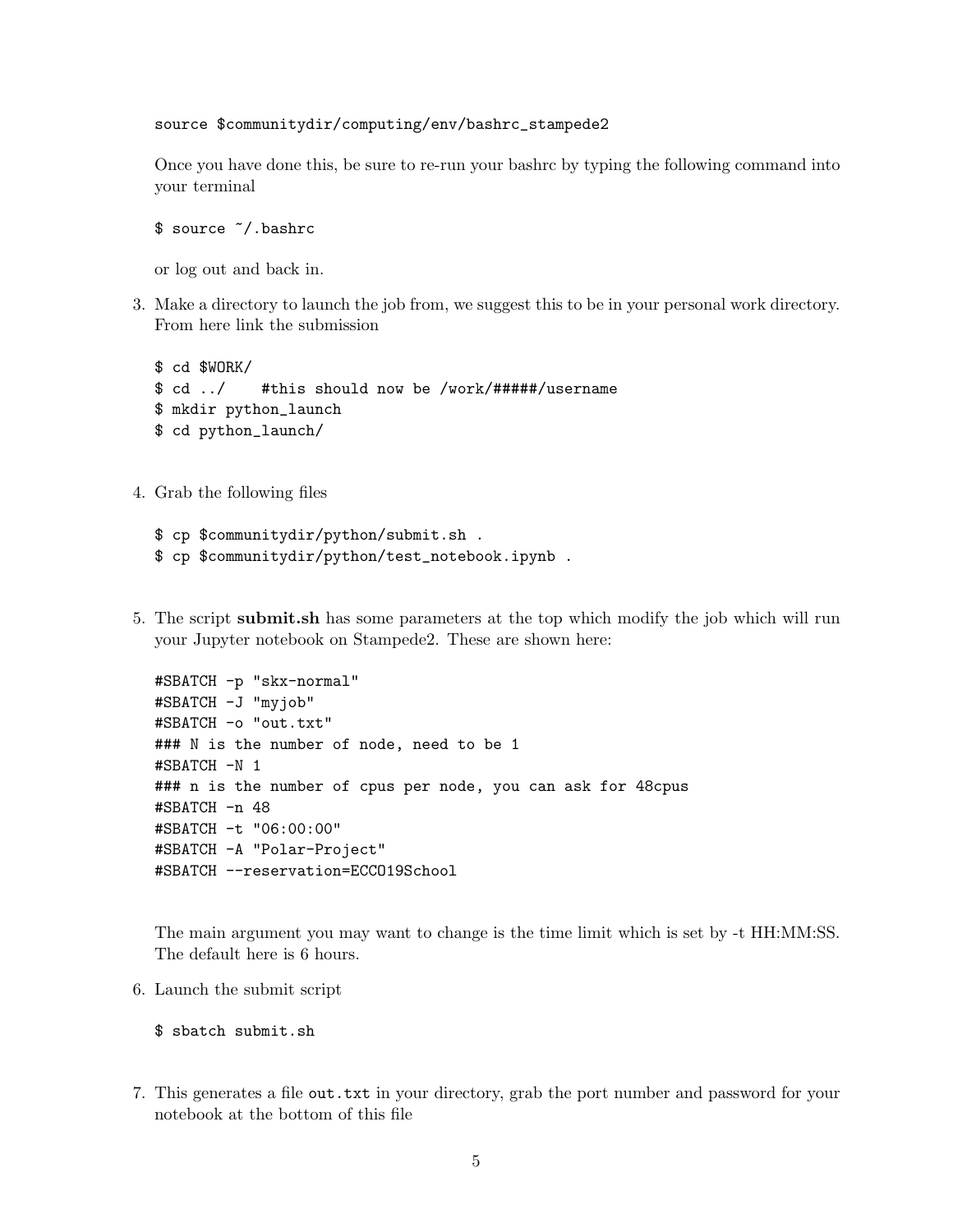\$ tail out.txt

until you see something like

"Your notebook is now running at http://stampede2.tacc.utexas.edu:PPPP with password XXXX"

- 8. In your browser on your local machine, navigate to that website and copy+paste the given password
- 9. If you have an "Invalid Credentials" error, you may have to modify line 36, which looks like:

LOGIN\_IPY\_PORT=8890

Modify this number by adding one or two (i.e. set it to 8889, 8891, etc) until something works. Each time you modify the number, please cancel your current job before re-submitting.

- 10. Give test notebook.ipynb a whirl!
- 11. IMPORTANT: Please be sure to end your job after you have exited the jupyter notebook. Do this one of two ways.

Simply delete the file titled delete me to end session.txt, which should be in the directory opened in the Jupyter environment, or

with the following commands:

| command                | explanation                  |
|------------------------|------------------------------|
| squeue -u yourusername | check the status of your job |
| scancel yourjobid      | kill your job                |

Table 3.1

# 4 MATLAB

One can analyze ECCO data directly from the portal without having to log in through a terminal. Simply navigate to the web portal and go through the following steps

1. Make a directory in your My Data location from the "Data Files" tab, all within the portal, as in Fig. [4.1](#page-6-0)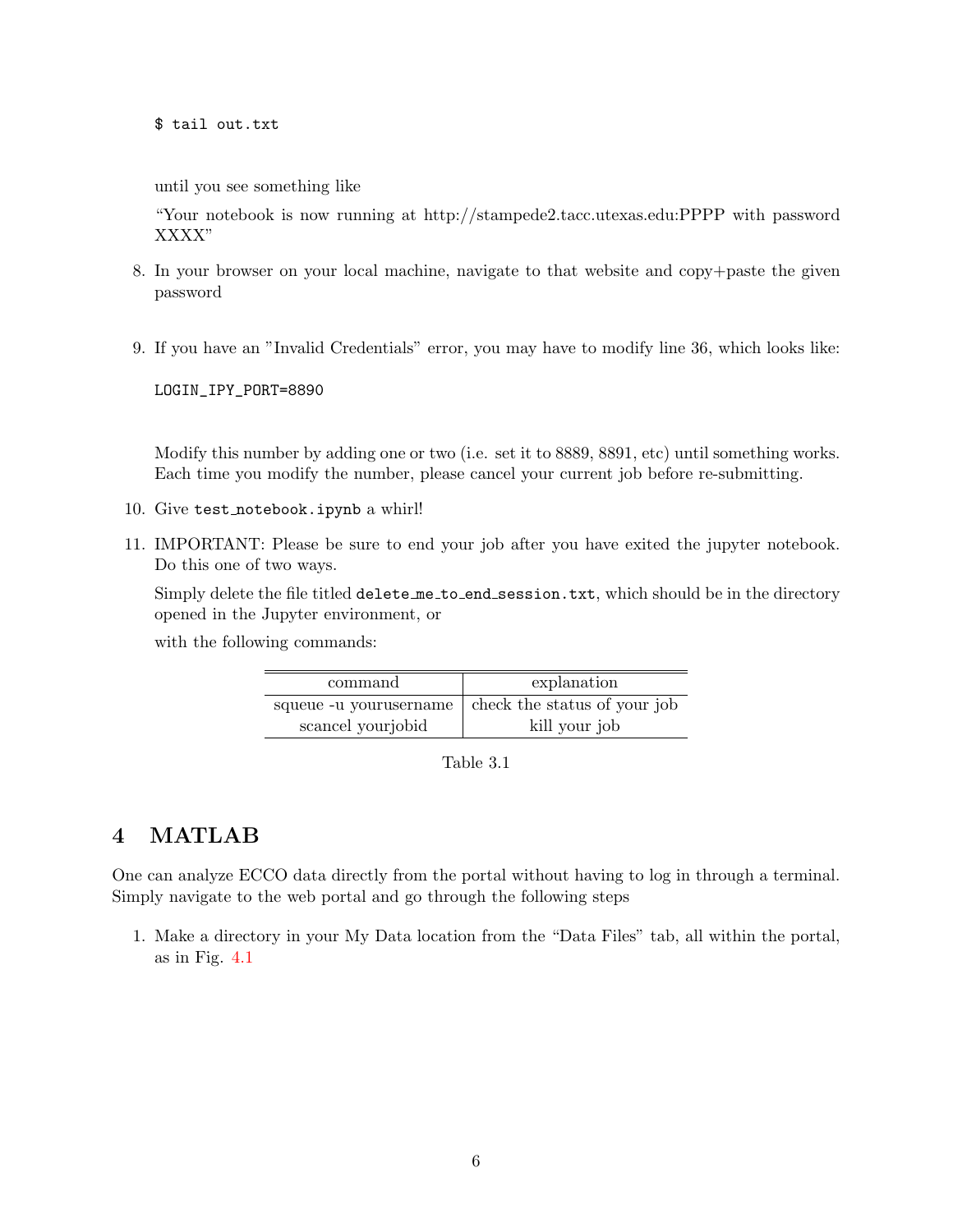<span id="page-6-0"></span>

|                                    |                              | <b>Data Transfer Guide</b><br><b>Contact</b> |        |             |                      |                |                                  |                         |                          |                       |                       | tsmith $\sim$<br>A |
|------------------------------------|------------------------------|----------------------------------------------|--------|-------------|----------------------|----------------|----------------------------------|-------------------------|--------------------------|-----------------------|-----------------------|--------------------|
| <b>PD</b><br><b>Dashboard</b>      |                              |                                              | Search | $\mathsf Q$ | P<br>Rename          | $\div$<br>Move | 2<br>Copy                        | $\mathsf{M}$<br>Preview | $\mathbb{R}$<br>Compress | $\Box$<br>Extract     | $\alpha$<br>Download  | 亩<br>Move to Trash |
| E<br>Data Files                    | <b>O</b> Add                 | <b>MY DATA</b>                               |        |             |                      |                |                                  |                         |                          |                       |                       |                    |
| $\clubsuit$<br><b>Applications</b> | New Folder<br>New Project    | Name                                         |        |             | Size                 |                |                                  | <b>Last Modified</b>    |                          |                       | Permissions           |                    |
| $\boxtimes$                        |                              | <b>M</b> APPDATA                             |        |             | 4.0 kB               |                |                                  | 5/7/19 8:44 AM          |                          |                       | All                   |                    |
| <b>Notifications</b>               |                              | <b>In</b> .slurm                             |        |             | 4.0 kB               |                |                                  | 10/28/15 4:07 PM        |                          |                       | All                   |                    |
|                                    | File upload<br>Folder upload | <b>la</b> archive                            |        |             | 4.0 kB               |                |                                  | 4/17/19 1:45 PM         |                          |                       | All                   |                    |
| $\mathbf O$                        |                              | <b>b</b> bash-envy                           |        |             | 4.0 kB               |                |                                  | 1/4/18 3:22 PM          |                          |                       | All                   |                    |
| <b>Search</b>                      |                              | <b>la</b> computing                          |        |             | 4.0 kB               |                | 10/3/18 4:48 PM                  |                         |                          |                       | All                   |                    |
|                                    |                              | delete_me_to_end_session                     |        |             | 35.0 bytes<br>4.0 kB |                | 5/8/19 1:08 PM<br>9/2/18 6:02 AM |                         |                          |                       | Read/Write            |                    |
|                                    |                              | <b>la</b> ecco-data                          |        |             |                      |                |                                  |                         |                          | $\mathsf{All}\xspace$ |                       |                    |
|                                    |                              | <b>ECCOv4-py</b>                             |        |             | 4.0 kB               |                |                                  | 3/21/19 2:22 PM         |                          |                       | All                   |                    |
|                                    |                              | <b>n</b> gcm-contrib                         |        |             | 4.0 kB               |                |                                  | 5/6/19 2:32 PM          |                          |                       | All                   |                    |
|                                    |                              | <b>la</b> gomfaces                           |        |             | 4.0 kB               |                |                                  | 4/17/19 2:20 PM         |                          |                       | All                   |                    |
|                                    |                              | <b>la</b> grids                              |        |             | 4.0 kB               |                |                                  | 5/6/19 11:47 AM         |                          |                       | $\mathsf{All}\xspace$ |                    |
|                                    |                              | $ra$ jra55                                   |        |             | 26.0 bytes           |                |                                  | 8/23/18 10:32 AM        |                          |                       | All                   |                    |
|                                    |                              | la jupyter                                   |        |             | 4.0 kB               |                |                                  | 5/8/19 10:07 AM         |                          |                       | All                   |                    |
|                                    |                              | lupyter-examples                             |        |             | 4.0 kB               |                |                                  | 3/21/19 2:23 PM         |                          |                       | All                   |                    |
|                                    |                              | jupyter_notebook_config.py                   |        |             | 29.0 kB              |                |                                  | 5/8/19 1:08 PM          |                          |                       | Read/Write            |                    |
|                                    |                              | labsea-exp-design                            |        |             | 4.0 kB               |                |                                  | 8/23/18 2:09 PM         |                          |                       | All                   |                    |

Figure 4.1: Make a directory from the portal

- 2. Navigate to "Community Data/matlab" and copy the files
	- startup.m
	- establish mygrid.m
	- $\bullet\texttt{ test\_script.m}$

to your newly made directory, see Fig. [4.2](#page-7-0) below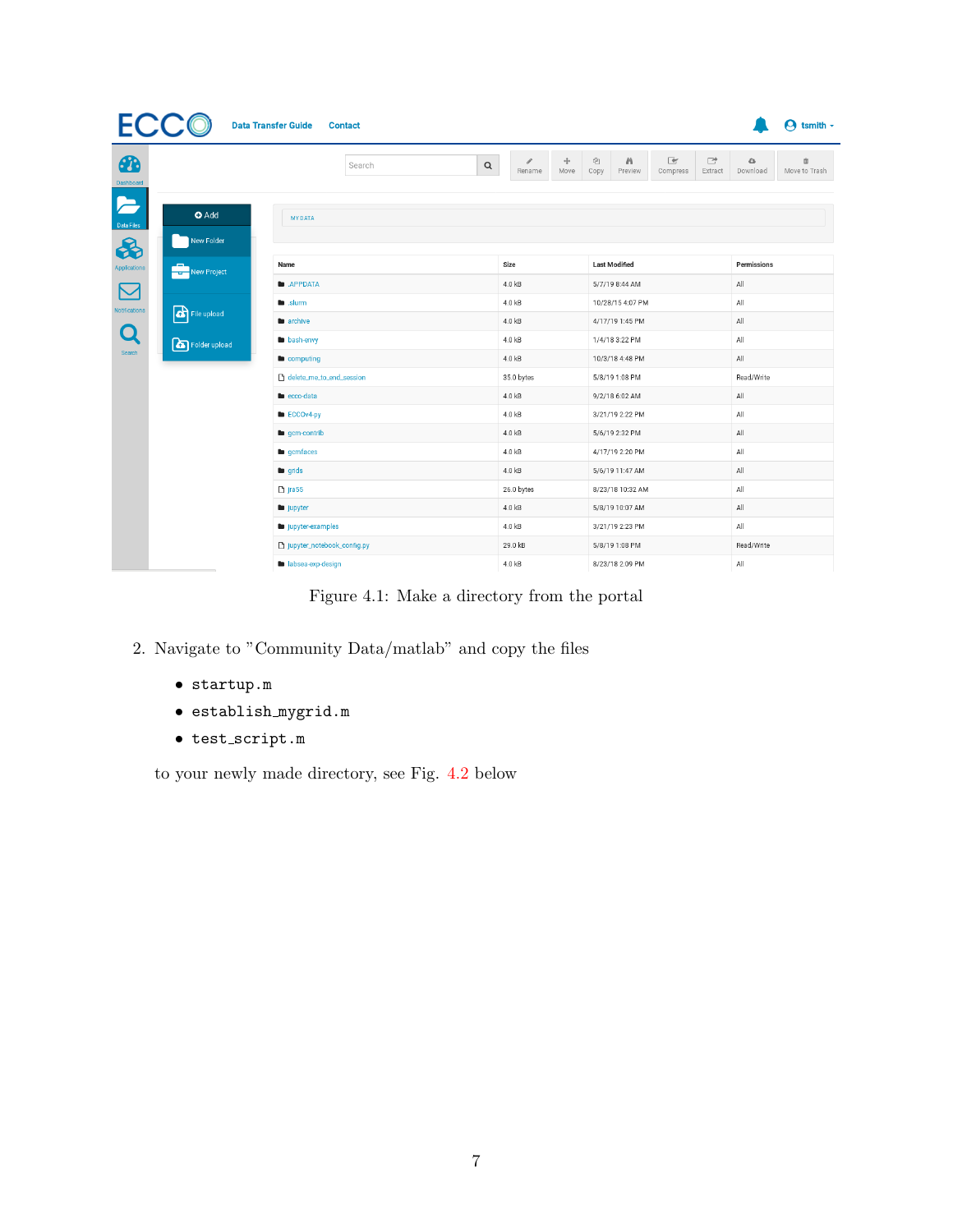<span id="page-7-0"></span>

|                | Search                  | ℐ<br>$\hbox{\tt Q}$<br>Rename | ñ<br>பி<br>$+ \hspace{-1.0cm} \cdot \hspace{1.0cm} \cdot \hspace{1.0cm} \cdot \hspace{1.0cm} \cdot \hspace{1.0cm} \cdot \hspace{1.0cm}$<br>Move<br>Copy<br>Preview | $\overline{\mathcal{M}}$<br>$\Box$<br>$\bullet$<br>面<br>Download<br>Extract<br>Move to Trash<br>Compress |
|----------------|-------------------------|-------------------------------|--------------------------------------------------------------------------------------------------------------------------------------------------------------------|----------------------------------------------------------------------------------------------------------|
| <b>O</b> Add   | COMMUNITY DATA / MATLAB |                               |                                                                                                                                                                    |                                                                                                          |
| & My Data      | Name                    | Size                          | <b>Last Modified</b>                                                                                                                                               | Permissions                                                                                              |
| My Projects    | <b>B</b> 28790          | 4.0 kB                        | 5/9/19 10:49 AM                                                                                                                                                    | All                                                                                                      |
| ▲ Google Drive | <b>b</b> cbrewer2       | 4.0 kB                        | 5/9/19 10:47 AM                                                                                                                                                    | All                                                                                                      |
| 警 Community    | establish_mygrid.m      | 1.1 kB                        | 5/9/19 9:48 AM                                                                                                                                                     | Read/Write                                                                                               |
| Data           | <b>la</b> gomfaces      | 4.0 kB                        | 5/7/19 6:42 PM                                                                                                                                                     | All                                                                                                      |
|                | <b>L</b> GSW            | 28.0 kB                       | 5/9/19 10:46 AM                                                                                                                                                    | All                                                                                                      |
|                | <b>la</b> m_map         | 4.0 kB                        | 5/9/19 10:45 AM                                                                                                                                                    | All                                                                                                      |
|                | <b>In</b> MITprof       | 4.0 kB                        | 5/9/19 2:30 PM                                                                                                                                                     | All                                                                                                      |
|                | $\Box$ startup.m        | 652.0 bytes                   | 5/9/19 10:50 AM                                                                                                                                                    | Read/Write                                                                                               |
|                | test_script.m           | 1.3 kB                        | 5/9/19 1:51 PM                                                                                                                                                     | Read/Write                                                                                               |

Figure 4.2: Open up MATLAB from the portal

3. Open up MATLAB from the Applications -> Data Processing tab, as in Fig. [4.3](#page-7-1)

<span id="page-7-1"></span>

Figure 4.3: Open up MATLAB from the portal